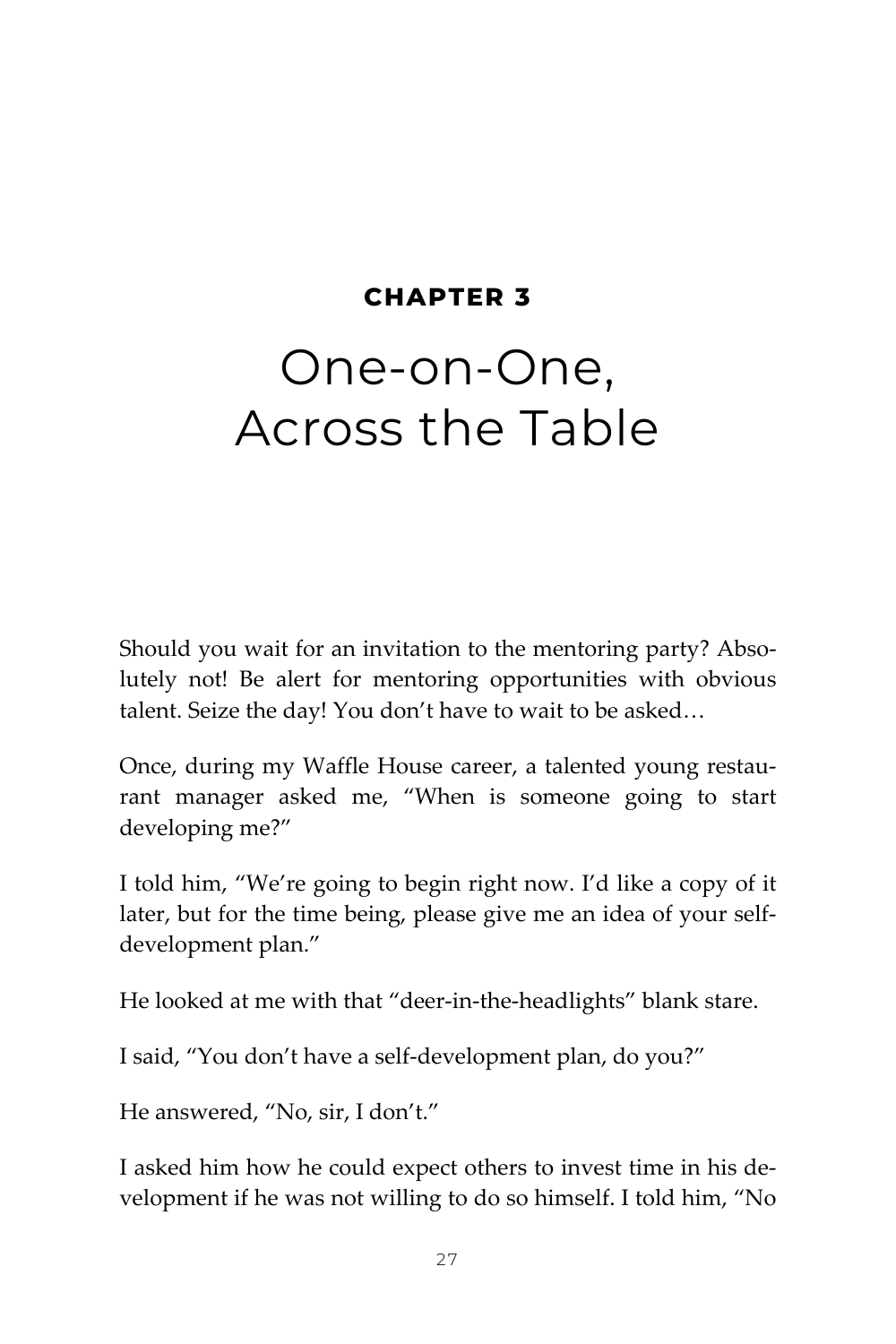one knows your strengths and weaknesses better than you do. If you are honest with yourself, you have the best chance of maximizing your strengths and shoring up your weaknesses."

My new mentee and I then worked together to build his own personal self-development plan. This exercise is critical to anyone's personal improvement for two reasons. First, the act of creating a list of strengths and weaknesses is self-revealing and creates a sense of great self-awareness. Beyond that, the plan is a necessary tool for daily improvement in the life of a seriously engaged mentee.

I was careful to not allow this young man to cheat on the "weaknesses" portion of his plan by saying things like, "I try too hard," or, "I'm too nice to other people." Obviously, these are not real weaknesses. They are self-serving softballs that are thrown out when the mentee does not want to look deep for areas that really need improvement.

By the way, this was the first of many, many conversations I had with this young man throughout his Waffle House career. He listened, worked hard, and went on to become a senior player in Waffle House operations.

The importance of a self-development plan is not necessarily intuitive. Sometimes even a rising star with great potential requires an introduction to that need and a push in that direction.

### **A Powerful Starting Point for Self-Improvement (an Assignment for the Mentee)**

I like lists and exercises. I think they help organize the content of a person's life and help set a positive direction. There are three exercises I find tremendously useful in helping a mentee to sort things out and identify the right paths to take. First would be a candid look at the mentee's strengths and weaknesses. Second is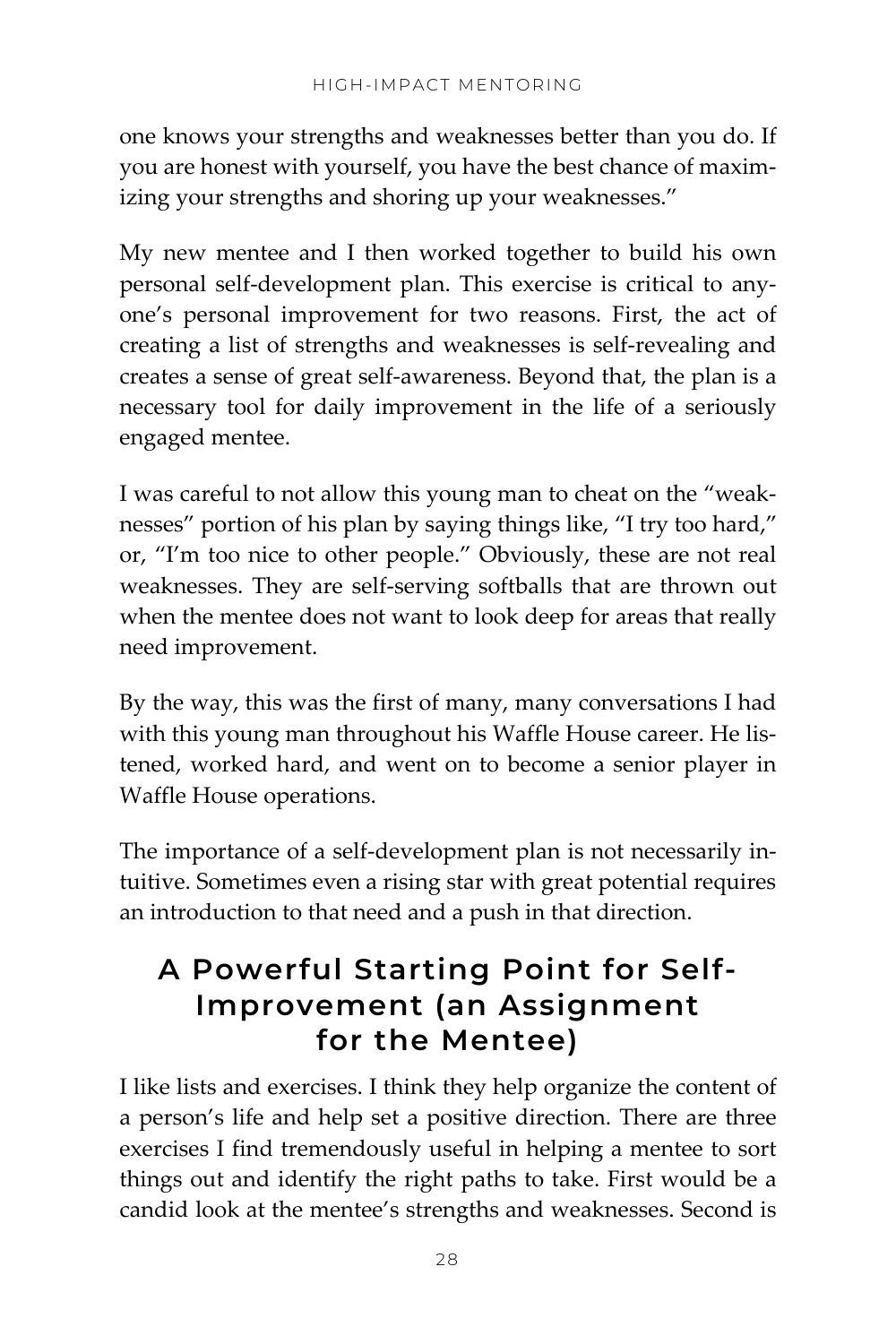a solid plan for self-improvement. Finally, a "personal reality check" helps identify what the mentee feels is really important in his or her life.

The first exercise is where it all starts: a candid, straightforward evaluation of what the mentee is good at and what he or she is not so good at. This is where they "get real" about their strengths and weaknesses. This is the mentee's inventory of abilities and proficiencies that are there to be maximized and also the shortcomings, flaws, and deficits that need to be shored up.

I think a great way to encourage your mentee to get started with this honest self-evaluation of strengths and weaknesses is to follow a dialog that sounds like this:

"The first step to self-improvement and personal success is coming to grips with what we are good at and what we need to work on. Here is a really good way for you to do that. First, sit down by yourself in a quiet space with pen and paper. Draw a line down the middle of the paper. Label the left and right sides of the line (appropriately), STRENGTHS and WEAKNESSES. Then just let your thoughts flow on to the paper, what you believe you are good at and where you feel the need for improvement or where you could use some help.

"Now, put the paper in the drawer overnight and look at it the next day. New thoughts and ideas will come to mind, and you can add them to the list. An honest list of strengths and weaknesses is best done in a few sittings, eventually involving the input of people you trust to be frank with you.

"If you have a trusted friend or colleague who will be candid with you, discuss with them the list you have developed and request their opinion about the accuracy of your personal assessment. Then ask for honest insights on what you should add to either side of the list. Absolute honesty and candor is critical here, because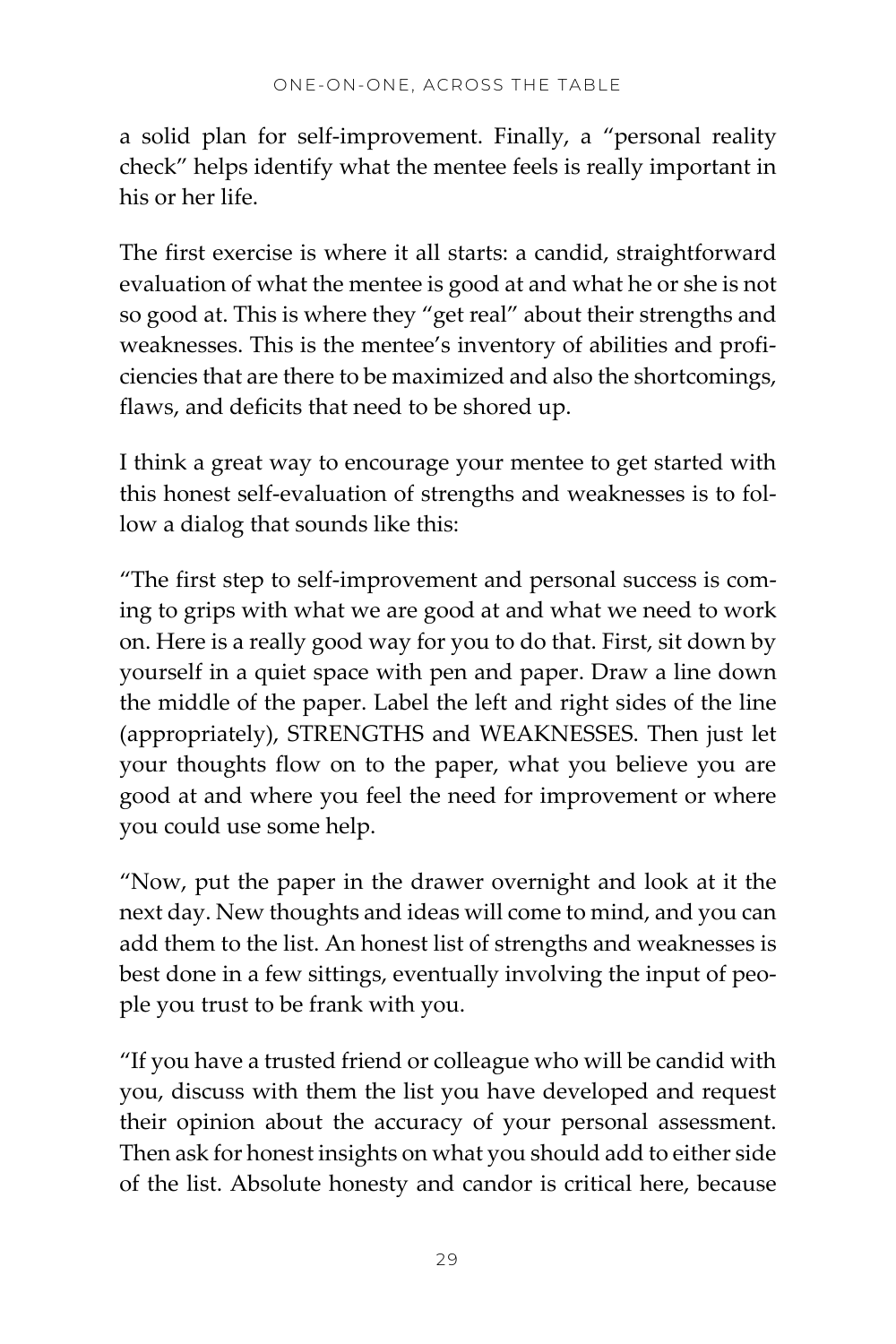this list drives the second important exercise: your selfdevelopment plan."

Next, it's important for you, as the mentor, to point out that once a person has developed a solid evaluation of their "assets and liabilities"—that is, what they have to offer and what could hold them back—it's time to go to work. Just having the list won't accomplish anything. That person must put together a selfdevelopment plan and work hard to acquire the resources and skills to maximize those strengths and shore up the weaknesses. These resources can take many forms, such as books and articles, educational classes, skill-development through personal trial and error, or good advice from respected and more informed or more experienced individuals.

Making progress on even a small self-development list of strengths and (especially) weaknesses can be challenging, even frustrating. So, when I mentor someone regarding their self-development plan, I say, "Don't try to eat the whole elephant at once. Take it one bite at a time. Pick the one strength and one weakness that interest you the most and go to work on them first. Feel good about your progress with those before you act on the others."

Those two exercises can be demanding for the mentee, but what he or she ends up with is a critical guide to self-improvement and success.

The third essential assignment for the mentee is a "personal reality check." This exercise is invaluable for anyone when sorting out options and making high-impact decisions. The "personal reality check" exercise is discussed at length in a future chapter.

### **There Is No Such Thing as "One-Size-Fits-All" Mentoring**

Mentoring is not an "off-the-rack" solution. It's not about sitting across the table with a small black box containing the secret of a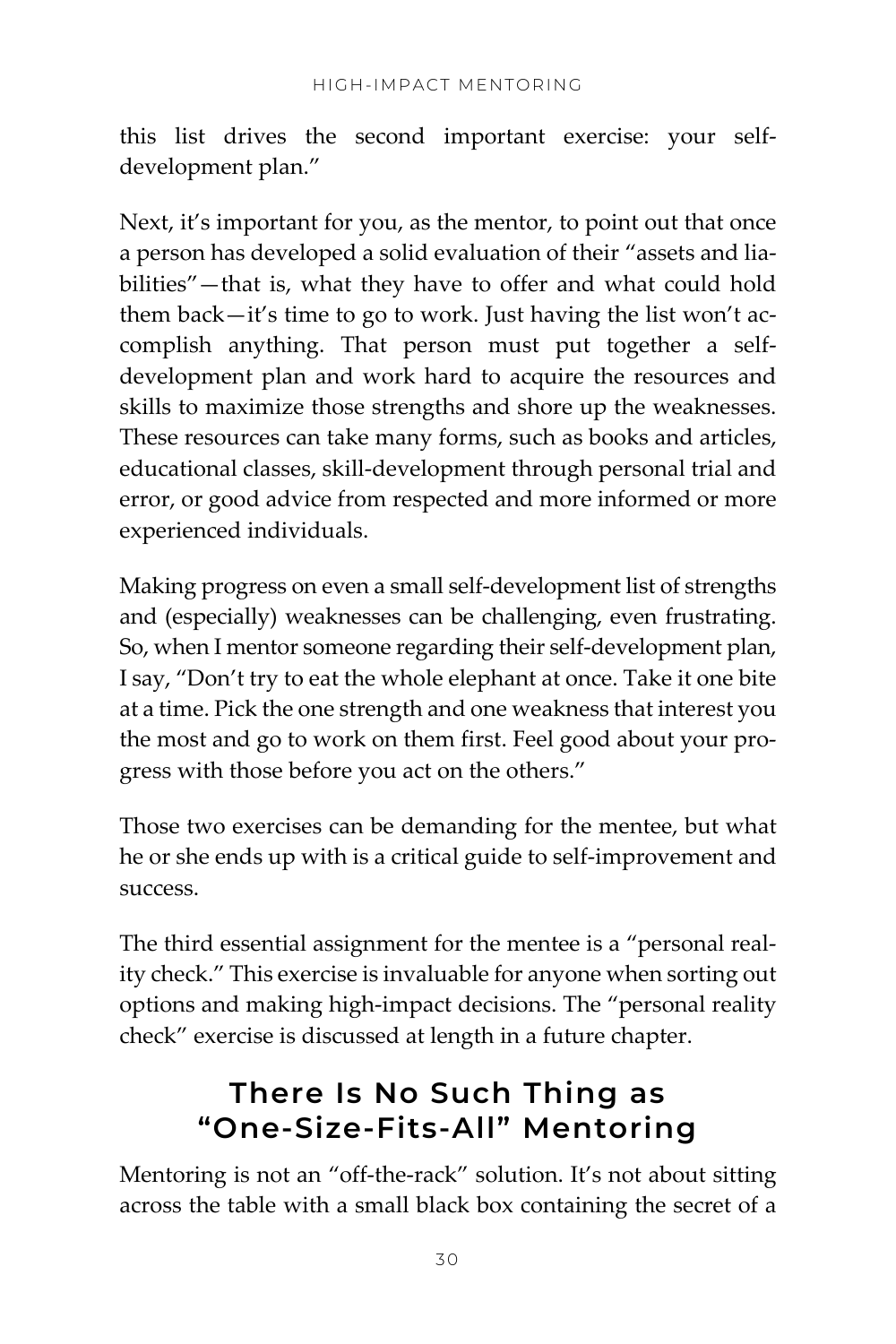successful life, ready to share that same valuable message over and over with every mentee. It's not like a routine assignment given by the Economics 101 college professor who stands in his classroom as each wave of sophomore students rolls through to learn the same thing: the difference between microeconomics and macroeconomics.

Successful mentoring is a carefully tailored approach. The mentor evaluates each mentee based upon their particular merits, determining apparent deficits and successfully filling in the gaps, and matching unique, individual needs with appropriate solutions.

Clearly then, the first step in mentoring is *not* to begin handing out advice and dispensing wisdom! The first job (and greatest challenge) of a good mentor is to size up the mentee. It is to assess what that mentor is working with and to evaluate the mentee in terms of what they say they want versus the reality of what is evident they actually need.

It is equally important to evaluate the apparent current potential of the person with whom you are working. You may think it a bit harsh, but I mentally give my new mentee a numerical 1-10 overall benchmark grade where 5 is the average talent level I see in the college or work environment. This is strictly subjective and not to be shared. It gives me a baseline "reality check" on what I'm working with. Some mentors would rather turn a 4 into a 6 (salvation). Others, including me, are more inclined to make a 10 out of a 6 or 7 (construction). Both pursuits are a noble calling.

Corporate chief officers (CEOs, COOs, CMOs, CIOs, CTOs, et al.) are usually more interested in expanding the talents of highercapacity individuals and replacing, rather than marginally improving, those who are of lower capacity. If you are starting an executive mentoring program, stay tuned. Sherry will address this topic in more depth later on in this book.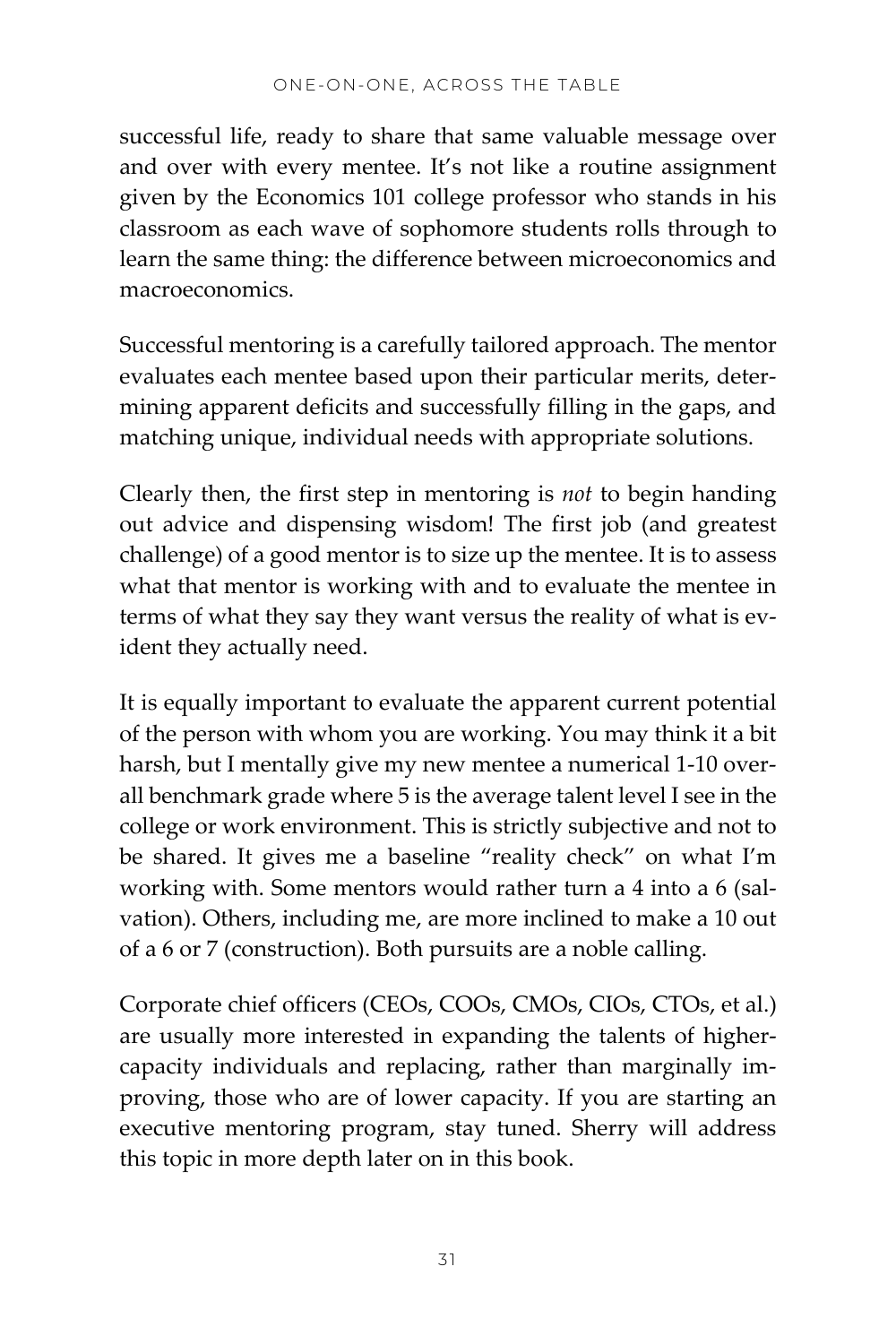### **The First Conversation: Sizing Up the Mentee**

The "getting-to-know-you" stage of mentoring is best done faceto-face in a casual setting. Virtual works but not as well as a live conversation where you can get a sense of energy and body language. Over lunch or a cup of coffee, take the time to explore the mentee's wants, needs, and potential. This is the point where you decide if the "fit" is right between the two of you and whether the mentee is best helped by you or someone else.

The more you know about a mentee, the better equipped you are to understand his or her motivation and real needs. Background information helps you understand how the mentee arrived to you at this point in time and what they bring to the party. Their current activities and pastimes help you connect through mutual interests, and the mentee's plans for the future are very telling of his or her self-appraisal regarding reach and grasp.

If your mentee has a high school GED, no interests outside of PlayStation gaming, and thinks the next step is to be the CEO of Microsoft…that tells you something. If they have a highly technical, educational background with few interests outside the IT world and they want to be the world's best code writer, you can waste a lot of time trying to lead them toward that open sales manager's position.

So, through casual conversation and some "icebreaker" questions, it is important to evaluate the mentee's:

- Social skills
- Background/history: family, education, sports, clubs
- Work history
- Technical ability: areas of expertise, certifications, awards
- Civic activity
- Hobbies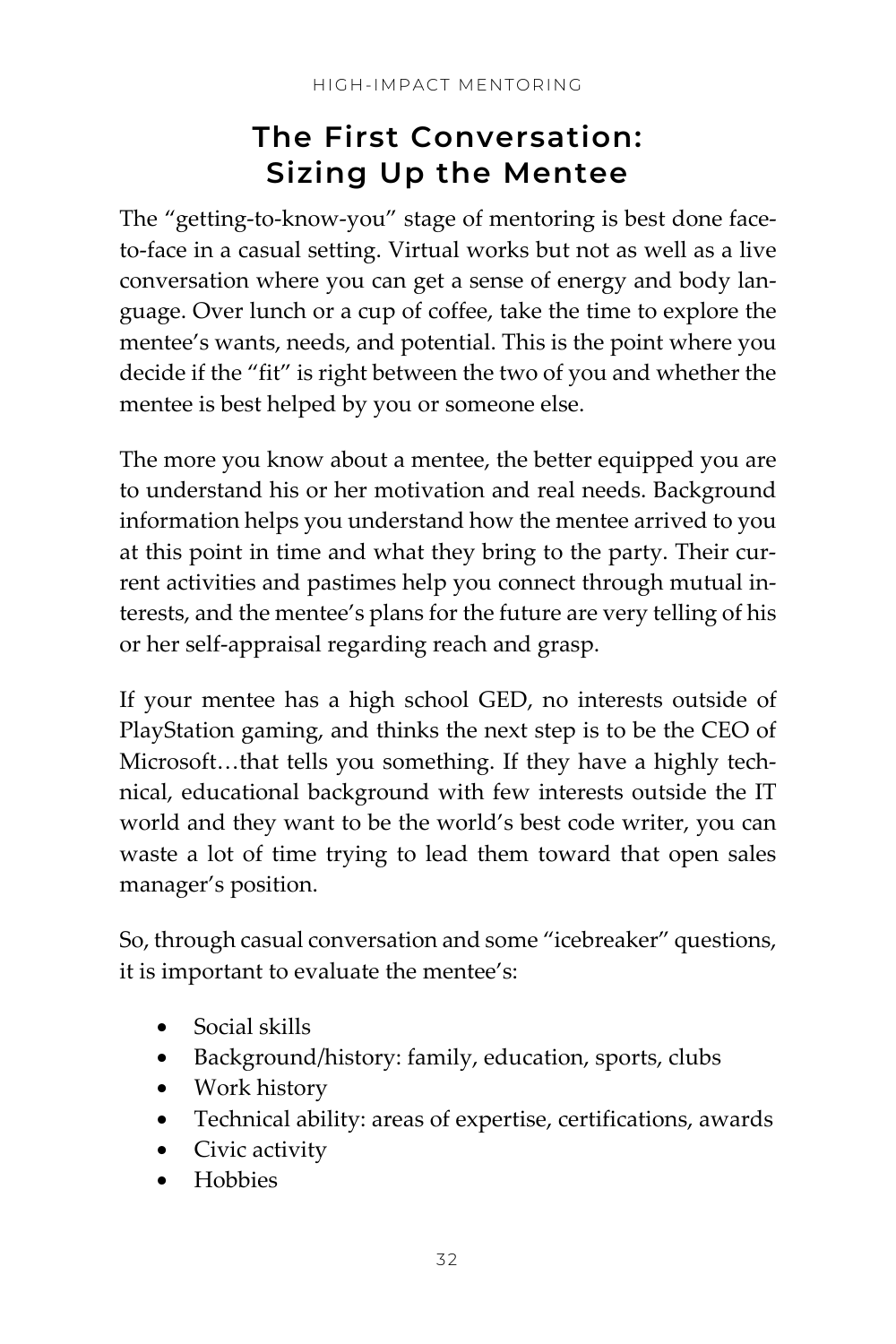- Desires and direction
- Energy and drive (part of the "Eight Great Social Tells" mentioned later)

All that said, here are some good icebreaker questions to ask in the first meeting:

- Where are you from, originally? Where did you grow up?
- Tell me about your family: mom, dad, brothers, and sisters.
- What do/did you like/dislike in high school/college/your last job/this job?
- Do you like what you're doing? What do you absolutely want to achieve/accomplish in the next three years?
- What do you do for fun?
- What are you working on now? What are you trying to get done? What would you really like to do?
- What are you reading? What was the last book you read?
- Do you have a list of written goals?

Sometimes we find ourselves mentoring older, more experienced businesspeople and organizational leaders. In such cases, questions like, "Tell me about your mom and dad and what you liked the most about high school," would, of course, be irrelevant. Here are some bonus questions for the professionals you are mentoring:

- What keeps you awake at night?
- What was your greatest business victory? What didn't go so well (crashed and burned)?
- So, the phone rings during off hours and you know someone has a problem. Before you answer it, who is the face you see in your mind at the other end of the line? (Note: That's the person they need to either retrain or reassign.)
- What are your company's top priorities and do they mesh or conflict with yours?
- If you were president/CEO, what would you do?
- If you are the organizational leader, what is your vision of the future and your strategy to get there?